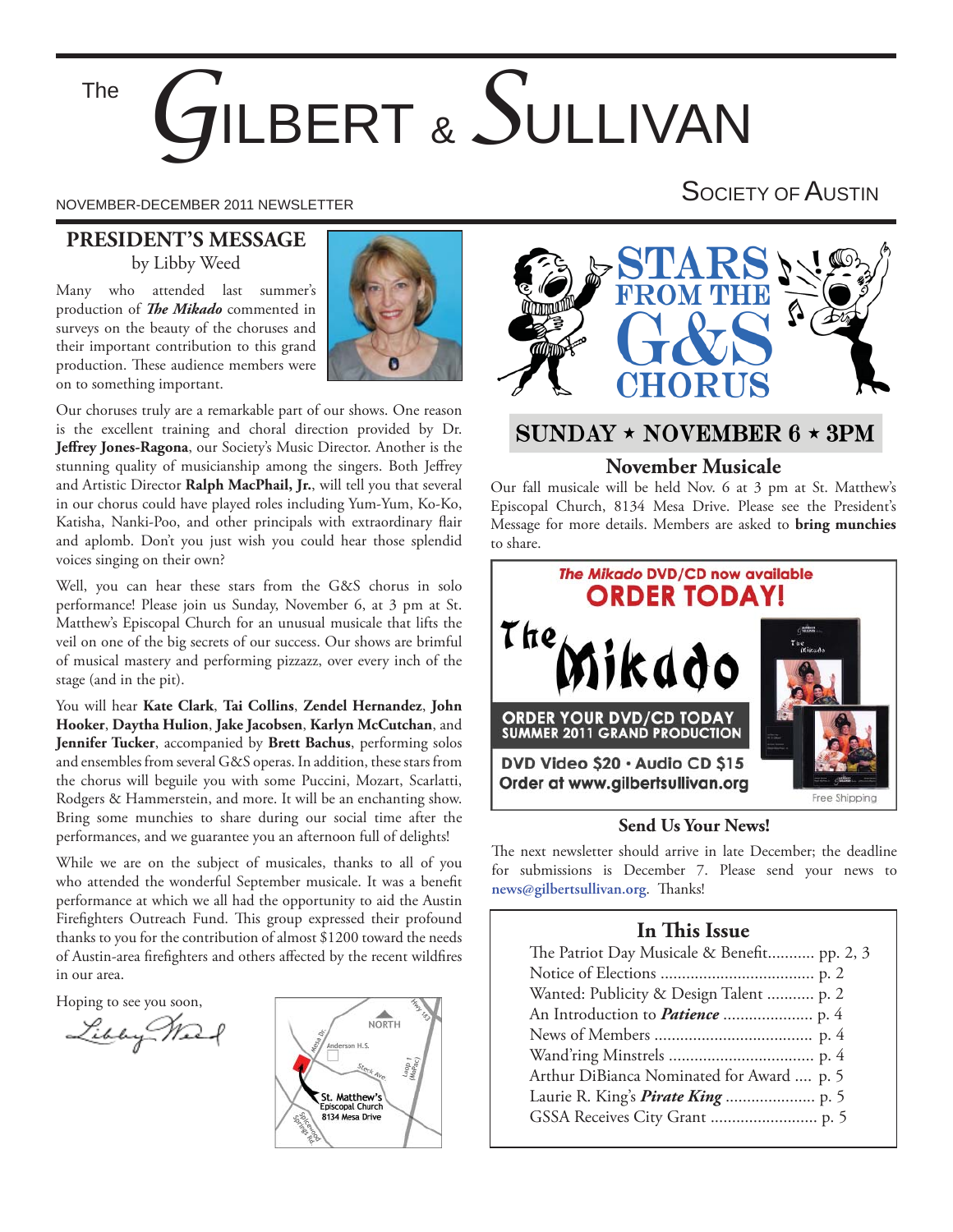#### **The Patriot Day Musicale and Benefit**

by Sue Ricket Caldwell

On Sunday, September 11, 2011, the Gilbert & Sullivan Society of Austin presented "an afternoon of remembrance and joy." President **Libby Weed** explained the Society's goals for the concert:

- $\bullet$  to reflect on the meaning of this tenth anniversary of one of the most lamentable days in our nation's history;
- to show our appreciation for the brave responders who made heroic efforts to minimize the loss of life on 9/11 and who still stand in the breach for their fellow citizens every day;
- to honor the citizens of New York and show our solidarity with them;
- to remind ourselves of our unity as a nation in spite of our many differences;
- and to demonstrate the resilience of the human spirit and its inextinguishable capacity for joy by enjoying beautiful music.

The cast for the concert included: **Janette Jones**, who produced the musicale and most recently appeared as Katisha in our summer production of *The Mikado*; Leonard Johnson, the GSSA Board's musicale coordinator and a voice professor at the U. T. Butler School of Music; Tamsen Cohagan, who was Yum-Yum in *The Mikado* and teaches voice lessons at St. Stephen's Episcopal School; **Patricia Combs**, who was Pitti-Sing in *The Mikado* and is an active member of the Austin Lyric Opera chorus; **David Fontenot**, a chorus member in *The Mikado* and memorable Wilfred Shadbolt in last year's *The Yeomen of the Guard*; Angela Irving, who was Peep-Bo in *The Mikado* and is a voice teacher; Robert L. Schneider, the pompous Pooh-Bah in *The Mikado* and the GSSA Board's Wand'ring Minstrels coordinator; and **Jay Young**, who was Pish-Tush in *The Mikado* and performs often with various companies in central Texas. Accompanist for the concert was the GSSA's Lady High Pianist, **Marti Dudgeon**, who has performed widely both on piano and as a vocalist.

Leonard started the program by conducting the cast and audience in the "Star-Spangled Banner" and "My Country, 'Tis of Thee." Then Robert sang "Battle Hymn of the Republic," accompanying himself on guitar and with the audience joining in on the chorus. Leonard led us in two verses of "America the Beautiful." Then Libby read two moving excerpts from The Legacy Letters, a book published in August in which family members of Americans who lost their lives in the twin towers share letters they wrote ten years later to their lost loved ones. My eyes were still moist as Janette sang the verse and led us in the chorus of "God Bless America." Janette was joined by Tamsen, Angela, Patricia, Leonard, and Jay in singing "Give Me Your Tired, Your Poor."

Next were two songs in tribute to New York. The cast sang an enthusiastic "New York, New York." Then Jay Young performed "Zipperfly," the 1920's song about a young man in New York rhapsodizing over a suit featuring the new-fangled zipper fly.

After a very brief intermission, the cast performed a number of G&S selections, each as re-envisioned for a New York setting. Angela sang "Love is a plaintive song" from *Patience* as Holly Golightly in Breakfast at Tiffany's. David performed "O better far to live and die" from *The Pirates of Penzance* as a Wall Street mogul, with a tie in lieu of a piratical sash around his head. Tamsen, Angela, and Patricia reprised their "Three little maids" from *The Mikado* as cell-phone-clutching New York teenagers. Robert did "When I,



good friends, was called to the bar" from *Trial by Jury* as a judge from *Law and Order*, with the audience serving as chorus. Patricia sang "Were I thy bride" to David from *The Yeomen of the Guard* as Sarah Jessica Parker. Angela and Jay performed "I know a youth" from *Ruddigore* as young lovers from mid-20<sup>th</sup>-century New York. Finally, Tamsen sang "The sun, whose rays are all ablaze" from The *Mikado* as the Statue of Liberty.

It was time for the traditional end to the Musicale. David sang "Hail, Poetry!" from *The Pirates of Penzance*, with the audience rising to join in the chorus. In honor of our New York-themed refreshments, Roberta Long revised the closing song "Now to the banquet we press" from *The Sorcerer* to "Now to the deli we go." As we prepared to assault the laden tables, Libby exhorted us to donate to the Austin Fire Fighters' Outreach Fund. It was an especially timely appeal, given the wildfires that began on Labor Day. We raised nearly \$1200 towards this worthy cause.

#### **Notice of Elections**

On Sunday afternoon, January 15, The Gilbert & Sullivan Society of Austin will hold its Annual Meeting in the fellowship hall at Genesis Presbyterian Church, 1507 Wilshire. This is the one time of the year when our gatherings turn to a little business—but we assure you the business is brief and the enjoyment is long! We invite all members to join us for these matters:

- A summary of the past year's activities and information about the Society's financial position
- The election of a board of directors
- An enjoyable sing-along time, with Maestro Leonard Johnson leading all of us in several familiar G&S choruses

**Please contact one of these members of the nominating committee if you wish to volunteer to serve on the board or to nominate someone else:**

> David Fontenot, 512 809-2876 Reba Gillman, 512 327-2277 Enid Hallock, 512 453-4431

#### **Wanted: Publicity & Design Talent**

Do you have experience in advertising or public relations? How about graphic design, web design, or social media outreach? Are you interested in using these skills to help us with getting out the word about the Society and our performances? Looking to bolster your résumé with hands-on advertising experience?

We are in need of a volunteer(s) to help with our publicity, and we're willing to train you—or you can just jump right in. Current college students, recent graduates, young professionals—this is a golden opportunity to have real-life experience and achieve something worthwhile to put on your résumé. Contact David Little (our G&S publicity coordinator) at *austingilbertsullivan@gmail.com* to find out more about this great opportunity.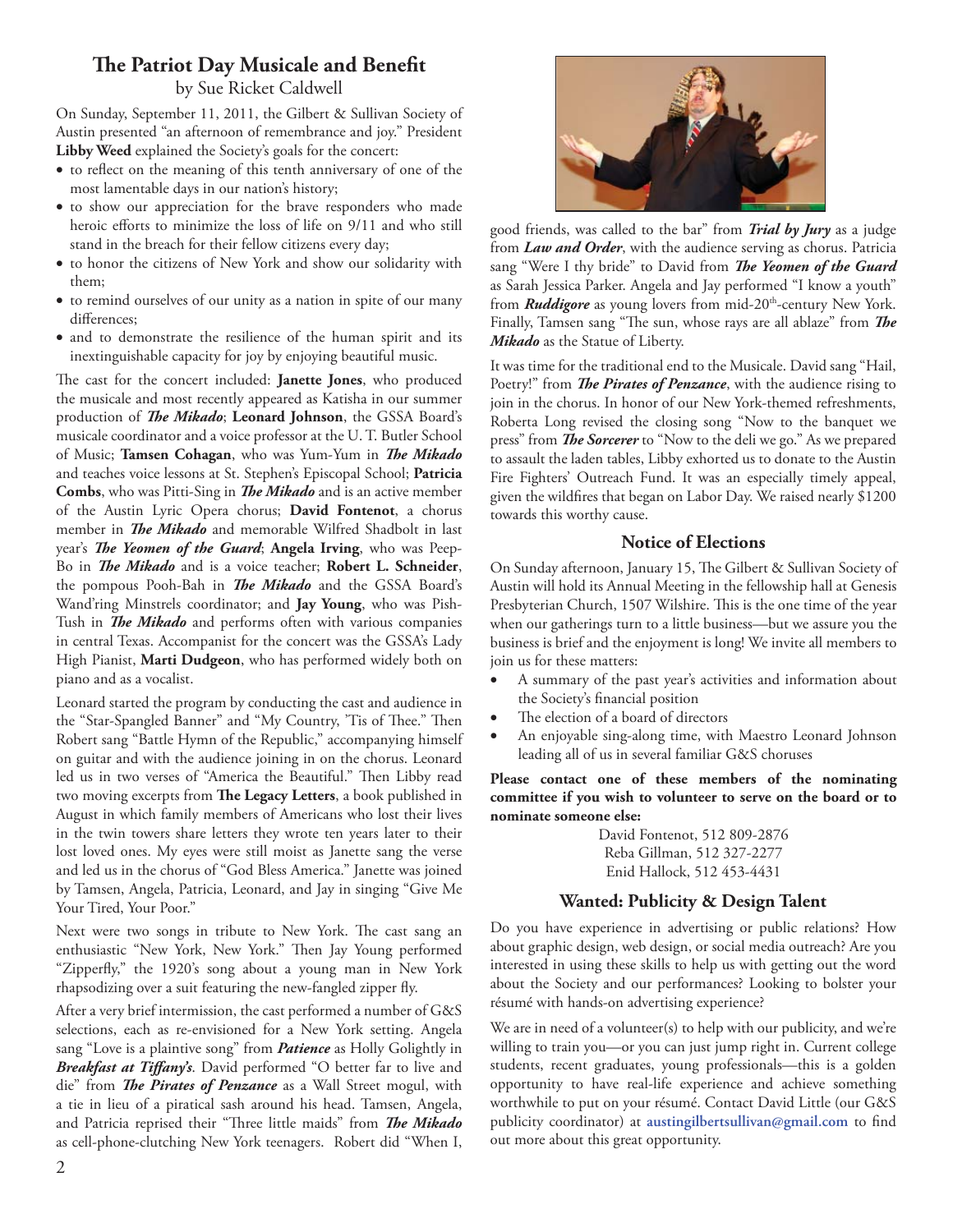The Gilbert & Sullivan Society of Austin presented Patriot Day Musicale and Benefit on September 11, 2011 *photos courtesy Steve Schwartzman see more at* **gilbertsullivanaustin.smugmug.com**



*performers Robert L. Schneider, Leonard Johnson, Jay Young, David Fontenot, Angela Irving, Tamsen Cohagan, Janette Jones, and Patricia Combs.*





*Maestro Leonard Johnson and Lady High Pianist Marti Dudgeon*









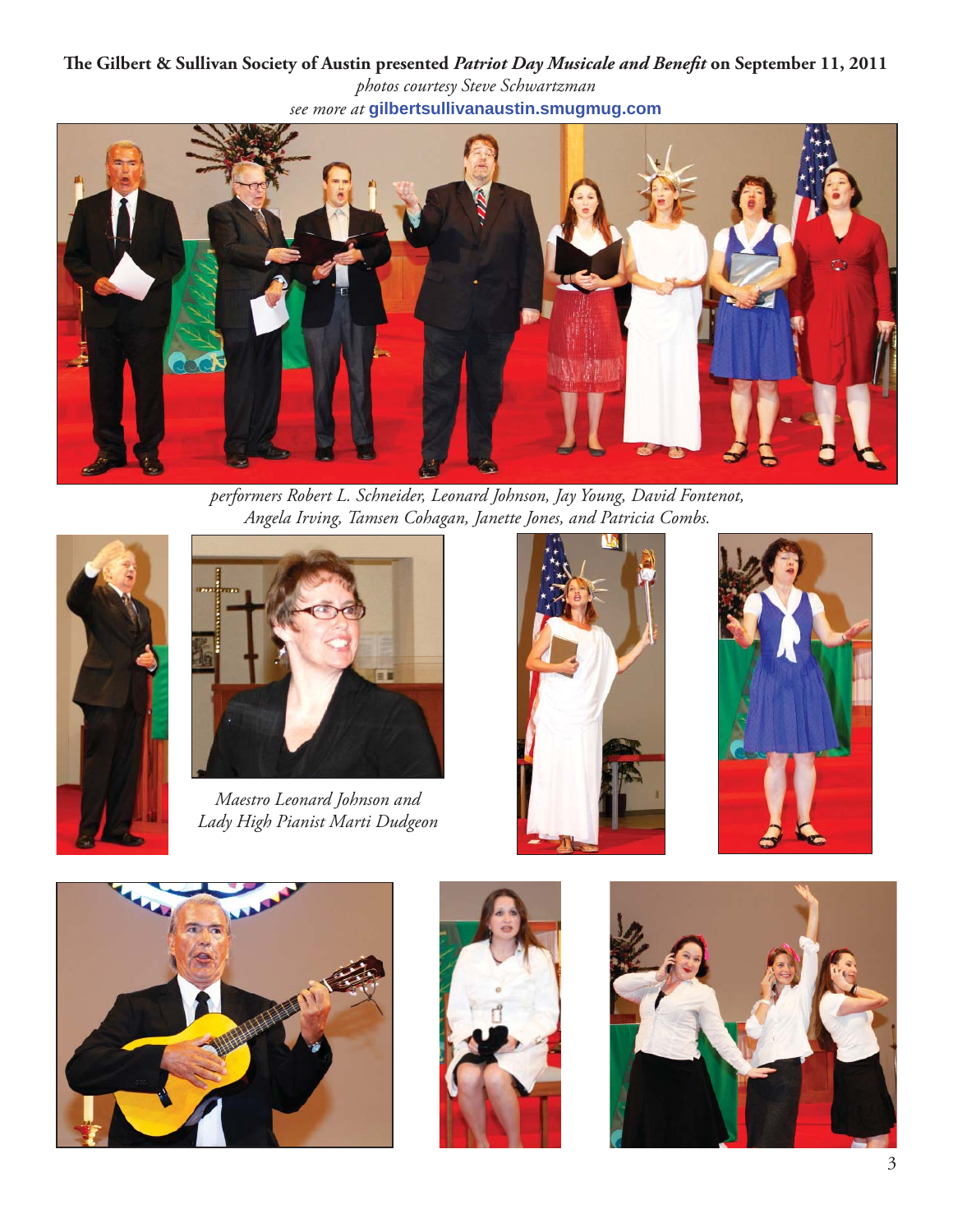

#### **An Introduction to** *Patience* by Ralph MacPhail, Jr.

"Let me confess" (as Bunthorne sings in recitative in Act I of *Patience; or, Bunthorne's Bride*), this Gilbert & Sullivan's hit show of 1881 has always been one of my favorites. It is true that my list of favorites got considerably longer in recent years following our productions in Austin of *Iolanthe* and *The* 

Yeomen of the Guard, but Patience is still near the top of the list.

Anyone who's been around the arts for any length of time would have to love *Patience*, the story of a simple dairy-maid so naïve she "cannot tell what this love may be" that has consumed the other girls ("rapturous maidens," as Gilbert calls them) in the village. It's the object of the maidens' love that puzzles Patience and delights us: Reginald Bunthorne, a "fleshly poet," with his too-too precious poetry, his velvet knee-breeches and floppy beret, and his professed fondness for lilies, muted colors, and "all one sees that's Japanese."

But when Bunthorne himself sings "Let me confess," he admits that he's an "aesthetic sham," and his passion is not "high aesthetic art" but rather "a morbid love of admiration" by the young girls—and *this* motivates his enigmatic vocabulary, precious posing, and artsy artifice.

All goes well for him until a rival poet appears on the scene, just after Patience has agreed to marry Bunthorne as an act of unselfishness (which, she's told, true love must be). And caught in the swirl of changing alliances are the staunch Lady Jane and a male chorus of Dragoon Guards who just don't "get it" when it comes to poetry but who are willing to adopt the outward appearance of these two poets to "get the girls."

You don't have to be in and of the arts to appreciate Gilbert's satire on affectation, of course. I remember wearing an ascot occasionally in college—so, *so* cool! And if you've ever adopted the hair style of the current teen idol, worn the fashions of the latest pop-culture phenom, or used the expressions of current TV stars, you will appreciate what Gilbert was writing about. (And maybe wince a little, too, at the recollection! Those ascots!)

Combine Gilbert's wit and lyrics and situations with Sullivan's irresistible melodies, ensembles, and choruses, and you have a wonderful show, filled with color and humor and delight-and one that might even make some of us working on it wince a bit when we think of younger days.

The libretto can be read in any library (or at any computer: just search on the Gilbert & Sullivan Archive, where you can also find the music). CDs and DVDs are available at reasonable cost through on-line retailers.

Jeffrey and I directed *Patience* at St. Stephen's School back in 1999, and we're looking forward to auditions in early March for the coming production. It's a *delightful* show!



# **NEWS of our MEMBERS**

**James Shields**, son of **Katharine Shields**, is Principal Clarinet of the Canadian Opera Company in Toronto. James, born December 1983, was introduced early to Gilbert and Sullivan while Katharine sang Casilda in the Spring 1983 GSSA production of *The Gondoliers*.

**Betty Hatcher**, the oldest member of the GSSA, has recently moved to Austin from San Antonio, and is living at the Heritage of Gaines Ranch. We are happy to think we will see her more often at GSSA functions, and know that she will enjoy being closer to family here.

**Jay Michael** oversaw marketing for and performed in the recent *50*  Years of Harmony in Austin, celebrating the 50<sup>th</sup> anniversary of the Austin Chord Rangers and the Austin chapter of the Barbershop Harmony Society.

Most of you know **Angela Irving** as Peep-Bo in our recent and highly successful production of *The Mikado*. Her role as voice teacher has won her a Rotary Club Exchange scholarship. The Rotary Club of Austin requested applications from young Central Texas businessmen and businesswomen for their coming exchange program in the Brittany region of France. The trip will be March 10 through April 7, 2012; participants will stay with host Rotarian families. An essay, an interview, and recommendations were required as well as the application and Angela was one of five chosen for this wonderful experience. The exchange is designed to bring American businesspeople into contact with French people in the same professions. Angela expects to learn about the singing and voice teaching business in France by meeting singers and voice teachers there and by visiting their studios. In addition, she will speak to Rotary Clubs both in France and back here in Texas about her experiences and what she has learned. One thing she will have to learn *tout de suite* is how to speak French! Congratulations to Angela on this honor and on the prospect of such an exciting adventure. Thanks are due to long time GSSA member and patron **Stanley Bullard**. Stanley is a member of the Rotary Club of Austin and supported Angela and her application.

GSSA's Artistic Director, Ralph MacPhail, Jr., was one of five speakers invited to participate at the Sept. 23 memorial concert in New York for John Odell Behonek, who died in April. Jack Behonek was a performer, producer, arts administrator, friend to hundreds in the light-opera subculture and a founder of Light Opera of New York (LOONY). Rafe represented the Gilbert & Sullivan Society of New York, of which he is a long-time member. For photos and Rafe's tribute, go to **www.jonathancarriel.com/misterb**.

# **Wand'ring Minstrels**

The Wand'ring Minstrels performed at Gateway Gardens in Marble Falls for an enthusiastic crowd on Tuesday, September 13. The audience managed to sing along to familiar Gilbert and Sullivan melodies and even announced the arrival of the Mikado and Katisha with the familiar Miya Sama chorus. A good time was had by all! Performers were **Janette Jones** (mezzo), **Robert L. Schneider** (bass), and **Martha Dudgeon** (vocals and piano).

If you wish to have the Wand'ring Minstrels perform for your event, contact **Robert L. Schneider** (**bigdaddymusic1@gmail.com**), or see our website (**www.gilbertsullivan.org**) for further details.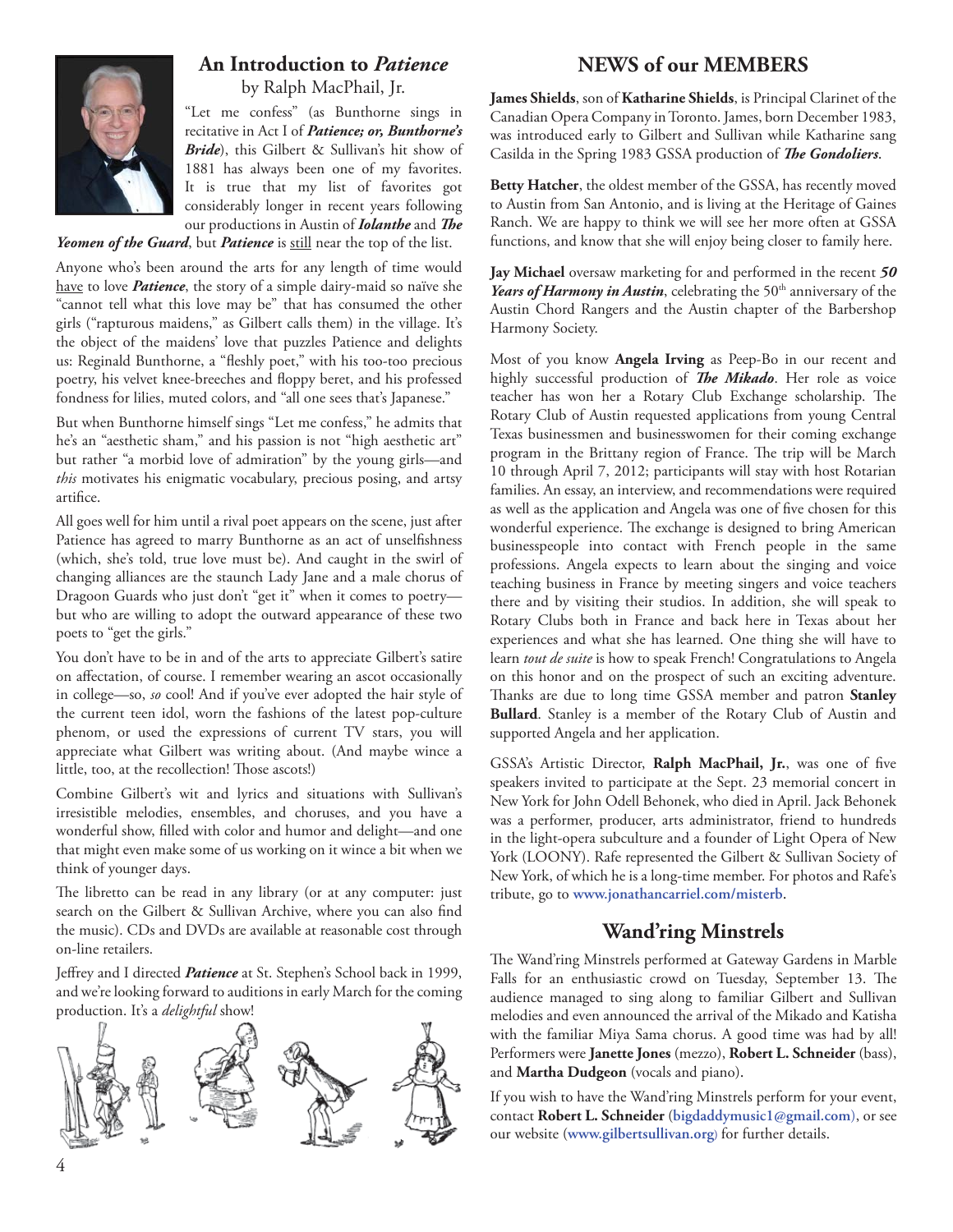We encourage you to join our Society. If you are a member, please check your membership renewal on the top of the mailing label. If expired or near expiration, your membership needs to be updated! To correct your address, renew your membership, or become a member, complete this form, and mail it to us with your check, payable to "GSSA," or call to join (512) 472-4772 (GSSA).

Please check a membership category:

**Individual** (\$20-\$29) **Family/Group** (\$30-\$49)

**Patron** (\$50-\$99)

**Grand Duke or Duchess** (\$100-\$249)  $\Box$ 

**Major General** (\$250-\$499) П **Pooh-Bah** (\$500-\$999) П

**Pirate King** (\$1000-\$2499)

**Savoyard** (\$2500 & up) П

| State<br><u> 1980 - Jan James Sammer, margaret eta idazlear (h. 1980).</u> |  |
|----------------------------------------------------------------------------|--|
|                                                                            |  |
|                                                                            |  |
|                                                                            |  |
| Does your company match donations?                                         |  |
| I'd like to volunteer. I'm interested in:                                  |  |
|                                                                            |  |

We are proud to list our members in our programs, but if you would prefer NOT to be listed in our programs, please check here:

# **Arthur DiBianca Nominated for B. Iden Payne Award**

**Congratulations to Arthur DiBianca for his B. Iden Payne Award nomination as Outstanding Lead Actor in Music Theater!** This important recognition is well deserved for Arthur's nuanced and superbly entertaining performance as Ko-Ko in last June's production of *The Mikado*.

Arthur has appeared in 14 Gilbert & Sullivan Society of Austin productions beginning with our 1994 production of *H.M.S. Pinafore*. Some of his featured roles prior to 2011 are Dr. Daly in **The Sorcerer**, Major-General Stanley in *The Pirates of Penzance* (2008), the Lord Chancellor in *Iolanthe* (2009), and Jack Point in **The Yeomen of the Guard** (2010).

Arthur was inducted into the Society's Hall of Fame in March 2011 in recognition of his many contributions both onstage and in the Society's daily activities. He is also active as a clarinetist with the Austin Philharmonic and the St. Edward's University Orchestra.

This year, after 37 years as a special event of the Austin Creative Alliance (previously the Austin Circle of Theaters), the B. Iden Payne Awards Council (BIPAC) became a separate sponsored project of the Austin Creative Alliance. The Council is composed of a group of volunteers who remain focused on recognizing artistic excellence within the Austin theatre community.

The B. Iden Payne Awards ceremony will be held October 24 at the State Theatre.







# **Laurie R. King's** *Pirate King*

reviewed by Sue Ricket Caldwell

As a fan of both Sherlock Holmes and Gilbert and Sullivan, I looked forward to *Pirate King*, volume 11 in the Mary Russell/Sherlock Holmes series. I delighted in the first 8 books. The next two, which really comprised one muddled tale (with "to be continued" at the end of book 9), nearly caused me to abandon the series, but the G&S connection brought me back.

Alas, there is neither G&S nor Russell/Holmes flavor to the book. The story, set in 1924, involves Russell (and, later, her husband, Holmes) investigating possible criminal activity associated with a company filming a silent movie about a group making a silent movie about a G&S production of *The Pirates of Penzance* whose performers are kidnapped by actual pirates. Of course, the film company she is investigating is kidnapped by pirates, though not British. Large portions of the book are devoted to Russell providing minutiae regarding the film cast, the locations in which they film, the equipment used for filming  $-$  in lieu of potentially pertinent information regarding her assigned investigation. A major character in the series may be in jeopardy, according to sections midway through the book, but this subplot is abandoned. The case itself is resolved only by spontaneous confession by the perpetrator.

There is little for the G&S aficionado in *Pirate King*. Stray lines from the play are used to introduce each chapter, and occasionally parts of the G&S comic opera are mentioned, but they are incidental to what passes for a plot in this book. Russell casts aspersions on G&S throughout. And the "marriage of true minds" that was once the relationship of Russell and Holmes is now almost an afterthought.

If you like G&S or Sherlock Holmes, I strongly recommend that you avoid this book.

#### **GSSA Receives City Grant**

We were happy to learn that our City of Austin grant will be renewed in 2012, but unfortunately our Texas Cultural Arts grant was completely eliminated due to budget cuts. This means that our combined city and state grants will reflect a reduced amount in 2012. Due to this grant reduction, we will be relying even more on the generosity of our members next year.